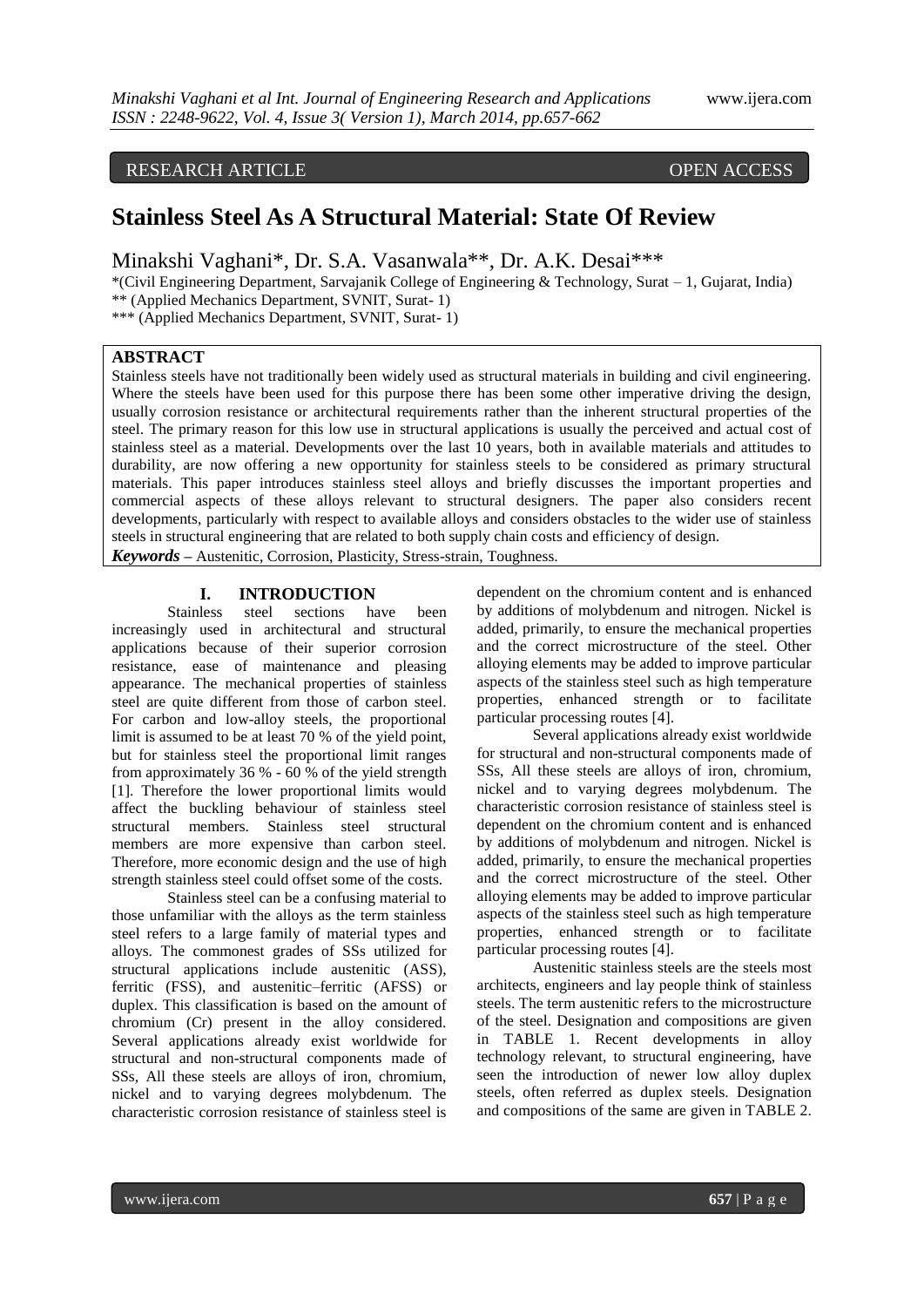*Minakshi Vaghani et al Int. Journal of Engineering Research and Applications* www.ijera.com *ISSN : 2248-9622, Vol. 4, Issue 3( Version 1), March 2014, pp.657-662*



Fig.1 Structural (*left*) and Non-structural (*right*) Applications of Stainless Steel in Modern Buildings (Source: L. Di Sarno et. al.(2006))

| <b>Table 1 Major Alloy Element Compositions of Austenitic Stainless Steels</b> |                              |                                        |        |            |  |  |
|--------------------------------------------------------------------------------|------------------------------|----------------------------------------|--------|------------|--|--|
| Steel designation                                                              |                              | Alloy composition (Min%) from EN 10088 |        |            |  |  |
| EN10088                                                                        | <b>ASTM</b><br>International | Chromium                               | Nickel | Molybdenum |  |  |
| 1.4301                                                                         | 304                          |                                        |        |            |  |  |
| 1.4404                                                                         | 316 L                        | 16.5                                   |        |            |  |  |
| 1.4435                                                                         | 316 L                        |                                        | 12.5   |            |  |  |

(Source: Graham Gedge et. al.(2008))

| Table 2 Major Alloy Element Compositions of Duplex Stainless Steels |
|---------------------------------------------------------------------|
|---------------------------------------------------------------------|

| Steel designation  | Alloy composition (Min%) from EN 10088 |                      |            |          |
|--------------------|----------------------------------------|----------------------|------------|----------|
| (EN10088)          | Chromium                               | Nickel               | Molybdenum | Nitrogen |
| 1.4462             |                                        |                      |            | 0.22     |
| 1.4410             | 24                                     |                      |            | 0.35     |
| 1.4362             |                                        |                      |            | 0.05     |
| $1.4162$ (LDX2101) | 21.5                                   |                      |            | 0.22     |
|                    | $\sim$<br>$\sim$ $\sim$                | $\alpha$ i isolative |            |          |

(Source: Graham Gedge et. al.(2008))

These steels are characterized by comparable strength to established duplex grades but lesser resistance to localized corrosion although comparable to established austenitic steels [4].

#### **1.1 Mechanical Properties of Stainless Steels**

The stress-strain behaviour of duplex and austenitic steels in a tensile test differs from that of carbon steels. Stainless steels are also characterized by:

- A high degree of plasticity between the proof stress and the ultimate tensile stress.
- Very good low temperature toughness.
- A degree of anisotropy

Given the relatively recent emergence of stainless steel as a structural material, efforts have been made to maintain consistency with Carbon steel

design guidance. However, unlike carbon steel, stainless steel exhibits a rounded non-linear stressstrain relationship with no strictly defined yield point (**Fig. 2**). Hence, no sharp behavioural transition occurs at any specified stress [5]. This complexity is overcome by defining the yield point as the stress level corresponding to 0.2 % permanent strain  $\square_{0,2}$ , and assuming bilinear stress-strain behavior for stainless steel as for carbon steel. The substantial differences in the structural response between the two materials are neglected in favour of simplicity, generally resulting in conservative slenderness limits for stainless steel cross-sections. Stainless steel exhibits a rounded stress-strain relationship with no sharply defined yield point as illustrated in **Fig. 2**. Traditionally its stressstrain relationship has been described by Ramberg-Osgood model. Ramberg and Osgood proposed the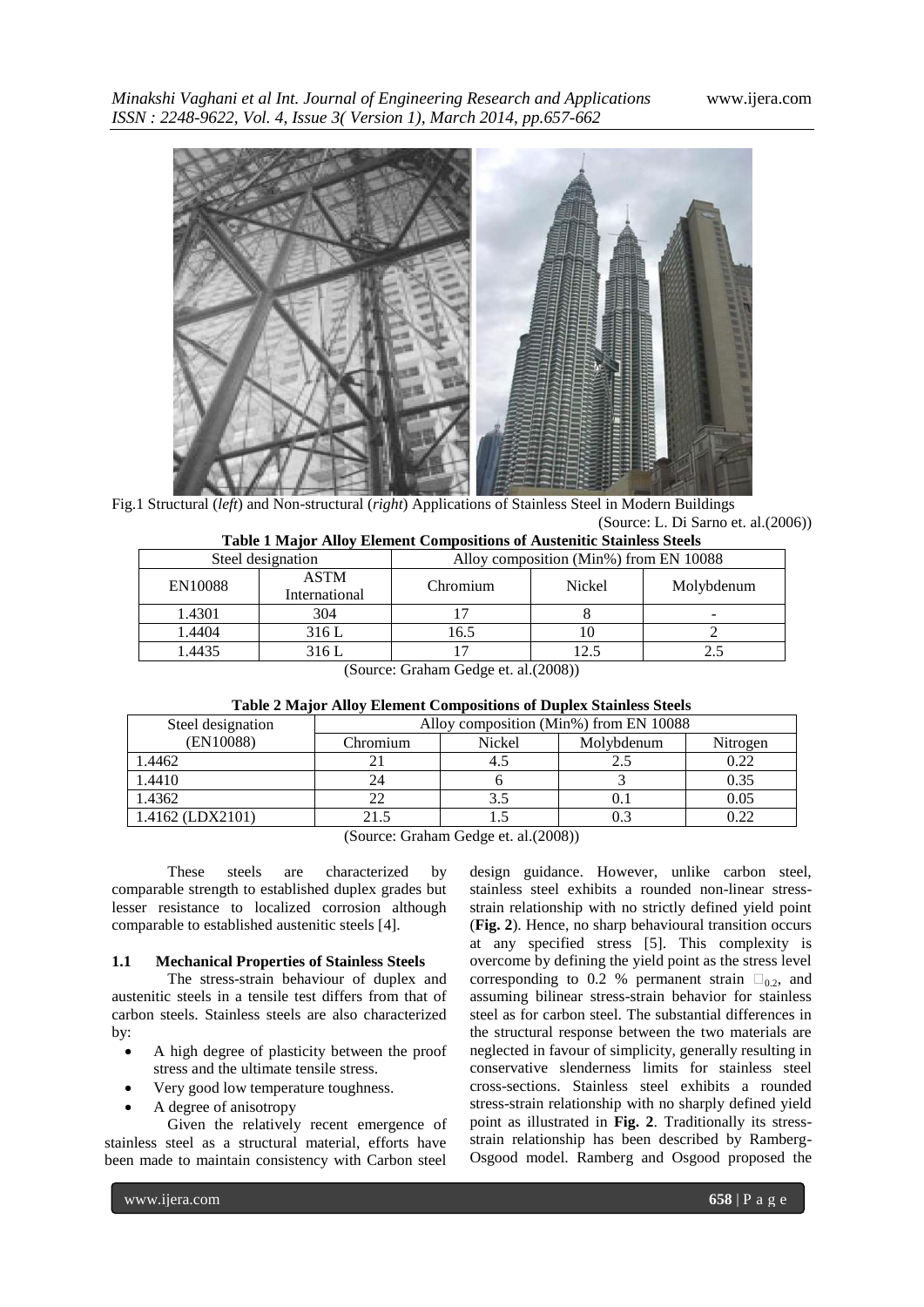expression given in (1) for the description of material stress-strain behavior, where  $E<sub>o</sub>$  is Young's modulus and *K* and *n* are constants.

$$
\varepsilon = \frac{\sigma}{E_o} + K \left(\frac{\sigma}{E_o}\right)^n \tag{1}
$$

This basic expression was later modified by Hill to give (2) where  $R_p$  is a proof stress and  $c$  is the corresponding plastic strain.

$$
\varepsilon = \frac{\sigma}{E_o} + c \left( \frac{\sigma}{R_p} \right)^n \tag{2}
$$

In both expressions, the total strain is expressed as the summation of elastic and plastic strains which are treated separately. The power function is applied only to the plastic strain. The Ramberg-Osgood expression is a popular material model for non-linear materials since its constants have physical significance and it also provides a smooth curve for all values of strain with no discontinuities [8].



**Fig. 2 Indicative Stainless Steel and Carbon Steel Stress-Strain Behavior**

(Source: Mahmud Ashraf et. al.(2006))

The proof stress was taken as the value corresponding to the 0.2% plastic strain giving the most familiar form of the Ramberg-Osgood expression as given by (3).







$$
\varepsilon = \frac{\sigma}{E_o} + 0.002 \left(\frac{\sigma}{\sigma_{0.2}}\right)^n \tag{3}
$$

This equation has been found to give excellent predictions of stainless steel material stressstrain behaviour up to 0.2 % proof stress 0.02 but greatly over-predicts the stress beyond that level. **Fig. 3** shows a typical comparison between a measured stainless steel stress-strain curve and the Ramberg-Osgood equation (3).

#### **1.2 Behaviour at Elevated Temperature**

At both room temperature and elevated temperature, the material characteristics of stainless steel differ from those of carbon steel due to the high alloy content. At room temperature, stainless steel displays a more rounded stress-strain response than carbon steel and no sharply defined yield point, together with a higher ratio of ultimate to yield stress and greater ductility (**Fig. 4**). At elevated temperatures, stainless steel generally exhibits better retention of strength and stiffness in comparison to carbon steel [6].

# **1.3 Corrosion Resistance of Stainless Steels**

There are two broad categories of corrosion that need to be considered:

- General or uniform corrosion which refers to a general corrosion and loss of section over the entire surface of the metal. All austenitic and duplex stainless steel are resistant to this type of corrosion in atmospheric conditions and water (sea or fresh) immersion.
- Localized corrosion which refers to surface straining, pitting, crevice corrosion and stress corrosion cracking (SCC). Stainless steel has varying resistance to these forms of corrosion and in broad terms, the resistance can be related to the alloy content for a given environment.

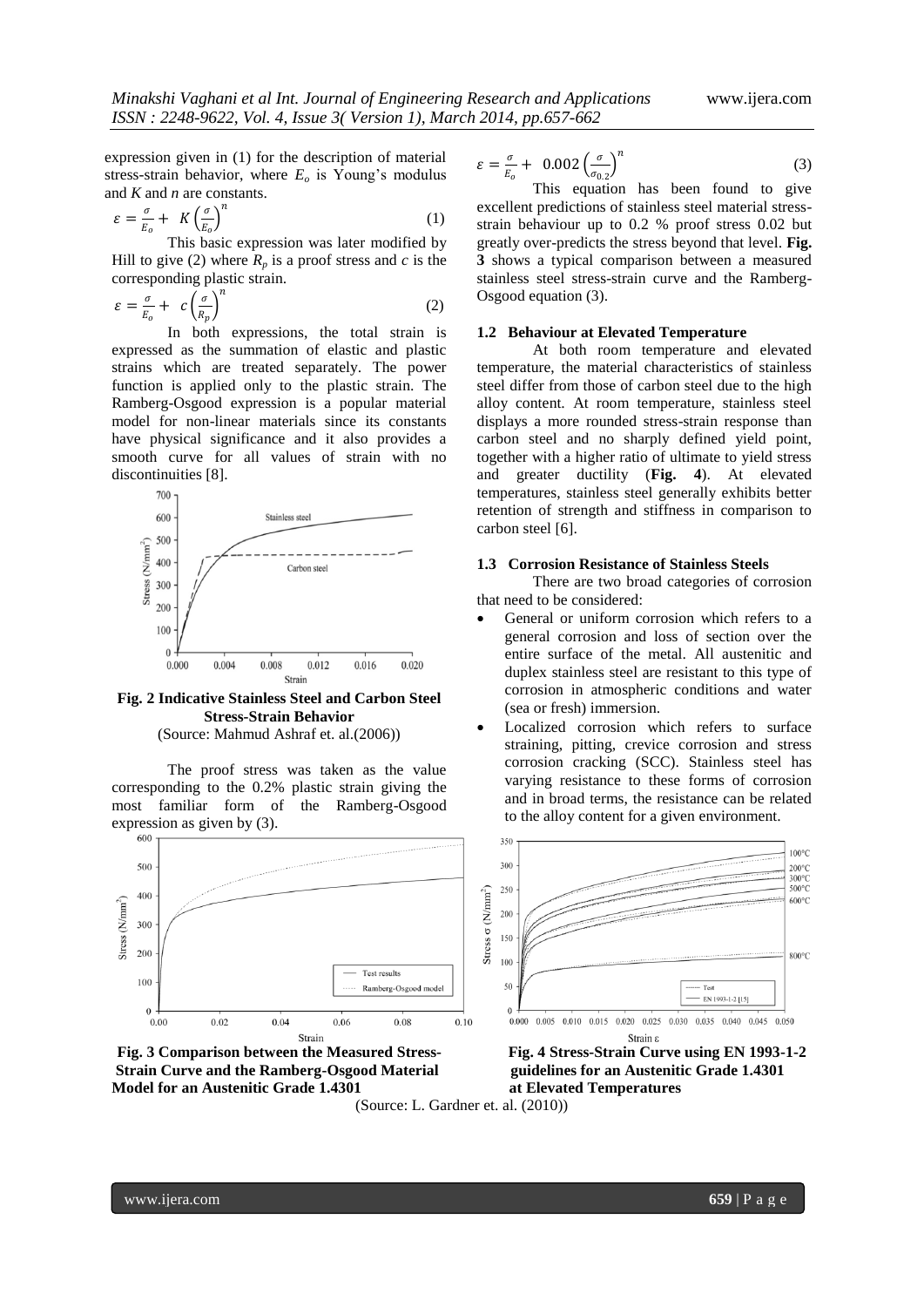Designers should also be aware that factors other than simply the alloy content have an effect on corrosion performance [4]. These include:

- The quality of surface finish
- The presence of welds and heat tint around welds
- Contamination of the surface with debris from other materials, most notably carbon steel swarf.

#### **II. STAINLESS STEEL COSTS**

The mill price of stainless steels is comprised of two parts:

- The base production cost that is set by the steel maker
- The Alloy Adjustment Factor (AAF) that relates to the current price of the alloy elements. The AAF is not directly controlled by the steelmaker.

The actual cost of stainless steel fabrication is clearly not related solely to the ex mill price of base material, the final cost will be dependent on other factors and parts of the supply chain [4]. These include:

- The procurement route mill, mill service centre, stockiest or trader.
- The supply condition base plate, cut and prepared plate, specified surface finish quality etc.
- The cost of fabrication fabrication costs are likely to be somewhat higher than carbon steel due to higher consumable costs and lower production rates.
- The requirement for a finish- architectural finishes add significant cost.
- The workmanship standard specified for the work.

# **III. OUTLINE OF RESEARCH ACTIVITIES**

In order to accumulate the basic data for applying stainless steel to buildings as a structural material, research papers from various reputed journals were studied.

**L. Di Sarno et. al.** [5] assess the feasibility of the application of SSs for seismic retrofitting of framed structures, either braced (CBFs) or moment resisting (MRFs) frames. Number of experimental tests carried out primarily in Europe [6,7] and Japan [5] on austenitic (304 and 316) and austenitic–ferritic grades of SSs have demonstrated that:

- Experimental tests on SS beams, columns and beam to- column connections have shown large plastic deformation capacity and energy redistribution at section and member levels.
- The ultimate elongation  $(\epsilon_{\rm u})$  and the ultimate-toproof tensile strength ratios  $(f_w / f_v)$  are on average higher than for Carbon Steel. For austenitic plates with thicknesses less than 3 mm the values of  $\varepsilon_{\text{u}}$  range between 35% and 40%

(S220), while a value of 45–55% was found for greater thicknesses;

- SS generally exhibits rather greater increases in strengths at fast rates of loading [1,3]. The initial stress state of the material has an effect on the strain rate.
- Austenitic SSs possess greater toughness than mild steels. The former are less susceptible to brittle fracture than the later for service temperatures down to −40 ◦C.

The above properties render SS an attractive metal for applications in plastic and seismic design, particularly for seismic retrofitting of steel, concrete and composite structures. The suitability of the application of SSs for seismic retrofitting is analyzed herein with regard to multi-storey framed structures, either MRFs or CBFs.

**Eunsoo Choi et. al**. [3] have studied the bond behavior between steel reinforcing bars and concrete confined via steel wrapping Jackets. Lateral bending tests are conducted for the reinforced concrete columns with continuous longitudinal reinforcement or lap-spliced longitudinal bars confined by the steel wrapping jackets.

In this study, the specimens of concrete cylinders prepared were expected to induce splitting bond failure in an unconfined state; concrete cylinders with dimensions of 100 mm x 200 mm were used. Stainless steel jackets with the dimensions of 324 mm x 200 mm were prepared in order to confine the concrete cylinders; the width was 10 mm larger than the perimeter of the cylinder in order to create the welding overlap. Steel jacket thicknesses of 1.0 mm and 1.5 mm were chosen to assess how the amount of confinement has an effect on the bond behavior. There were three types of specimens for the splitting failure mode: (1) unconfined, (2) confined by a 1 mm jacket, and (3) confined by a 1.5 mm jacket. Each type had two specimens, and a total of six specimens were prepared for the bonding tests.

It is found that the jackets increase the bond strength and ductile behavior due to the transfer of splitting bonding failure to pull-out bonding failure. In the column tests, the steel wrapping jackets increase the flexural strength and ultimate drift for the lap-spliced column. The bond strength of the lapspliced bar in the jacketed column was estimated as 6.5 MPa that was 1.52 times as large as that of the lap-spliced bar in the unjacketed column. The flexural strength of the jacketed lap-spliced column was 1.32 times as large as that of the unjacketed column. Consequently, it was reasoned that the increment of the flexural strength of the lap-spliced column was due to the increment of the bond stress in the lap-spliced bars providing lateral confining pressure of the steel jacket.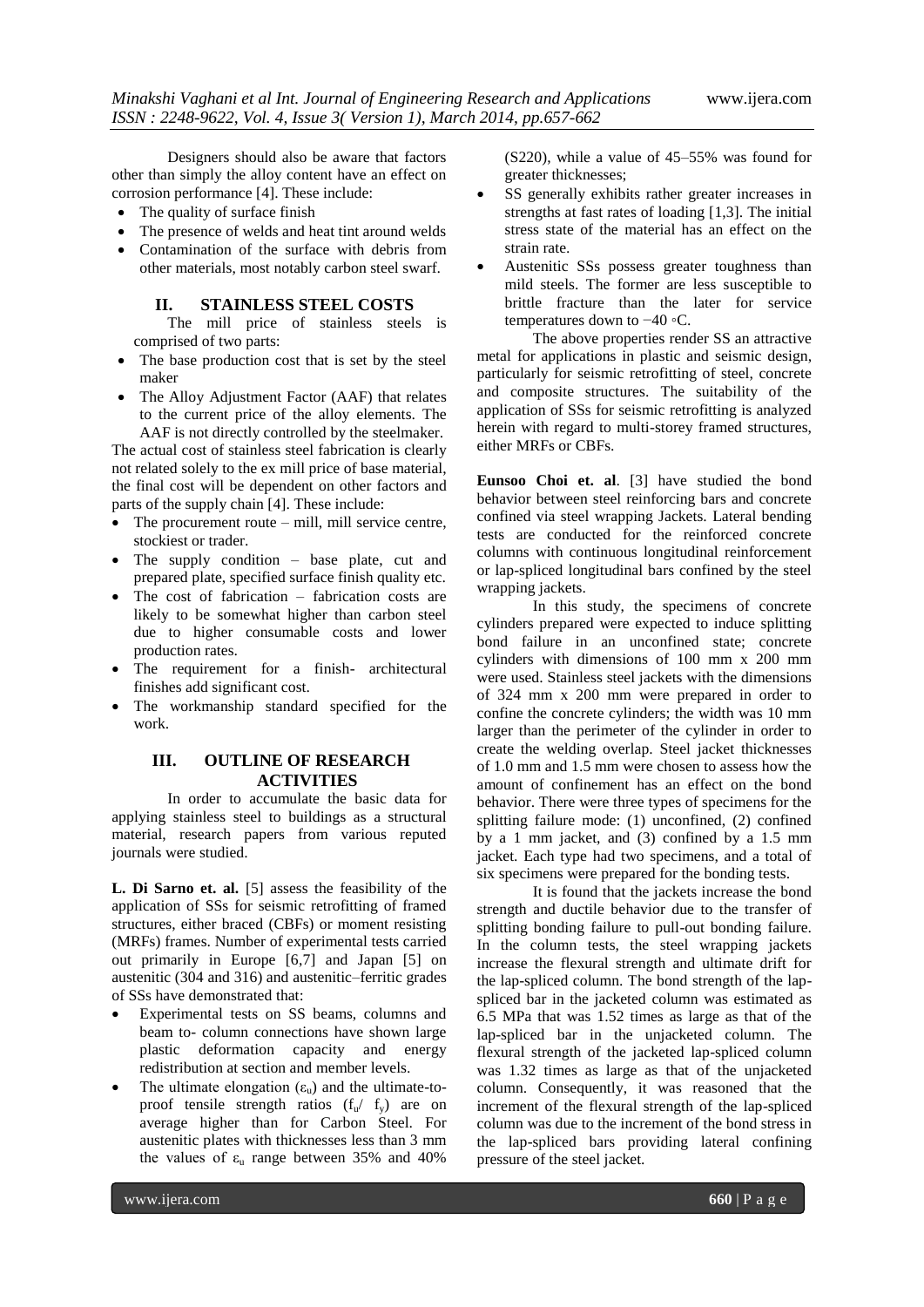Steel and fiber reinforced polymer (FRP) jacketing methods possess critical drawbacks such as grouting for steel jackets or bonding for FRP jackets. The grouting of the steel jackets increases the crosssectional area and creates the discontinuity in the column surface. Also, the grouting bonds the steel jacket to the concrete surface. The bonding of the FRP jackets with an adhesive such as epoxy causes a problem of wrinkles in the FRP sheet surface. These wrinkles inhibit the confining action on the concrete and reduce the effectiveness of the FRP jacket.

## **IV. TESTING OF STAINLESS STEEL SPECIMEN**

Mechanical testing plays an important role in evaluating fundamental properties of engineering materials as well as in developing new materials and in controlling the quality of materials for use in design and construction. If a material is to be used as part of an engineering structure that will be subjected to a load, it is important to know that the material is strong enough and rigid enough to withstand the loads that it will experience in service.

The most common type of test used to measure the mechanical properties of a material is the Tension Test. Tension test is widely used to provide

basic design information on the strength of materials and is an acceptance test for the specification of materials. The major parameters that describe the stress-strain curve obtained during the tension test are the tensile strength (UTS), yield strength or yield point  $(\sigma_v)$ , elastic modulus (E), percent elongation  $(AL\%)$  and the reduction in area  $(RA\%)$ . In this test, a specimen is prepared suitable for gripping into the jaws of the testing machine type that will be used. The specimen used is approximately uniform over a gage length (the length within which elongation measurements are done)**.**

A tensile load is applied to the specimen until it fractures. During the test, the load required to make a certain elongation on the material is recorded. A load-elongation curve is to be plotted, so that the tensile behavior of the material can be obtained. An engineering stress-strain curve can be constructed from this load-elongation curve by making the required calculations. Then the mechanical parameters that we search for can be found by studying on this curve [10]. A standard specimen is prepared in a round or a square section along the gauge length as shown in **Fig.7 a)** and **b)** respectively, depending on the standard used [10].



**Fig. 7 Standard Tensile Test Specimen for (a) Cylindrical Bar (b) Sheet Specimen** (Source: Standard Test Methods for Tension Testing of Metallic Materials (ASTM))

Both ends of the specimens should have sufficient length and a surface condition such that they are firmly gripped during testing. The initial gauge length *L<sup>o</sup>* is standardized (in several countries) and varies with the diameter  $(D<sub>o</sub>)$  or the crosssectional area  $(A<sub>o</sub>)$  of the specimen. This is because if the gauge length is too long, the % elongation might

be underestimated in this case. Any heat treatments should be applied on to the specimen prior to machining to produce the final specimen readily for testing. This has been done to prevent surface oxide scales that might act as stress concentration which might subsequently affect the final tensile properties due to premature failure.



(a) Dimesion Details